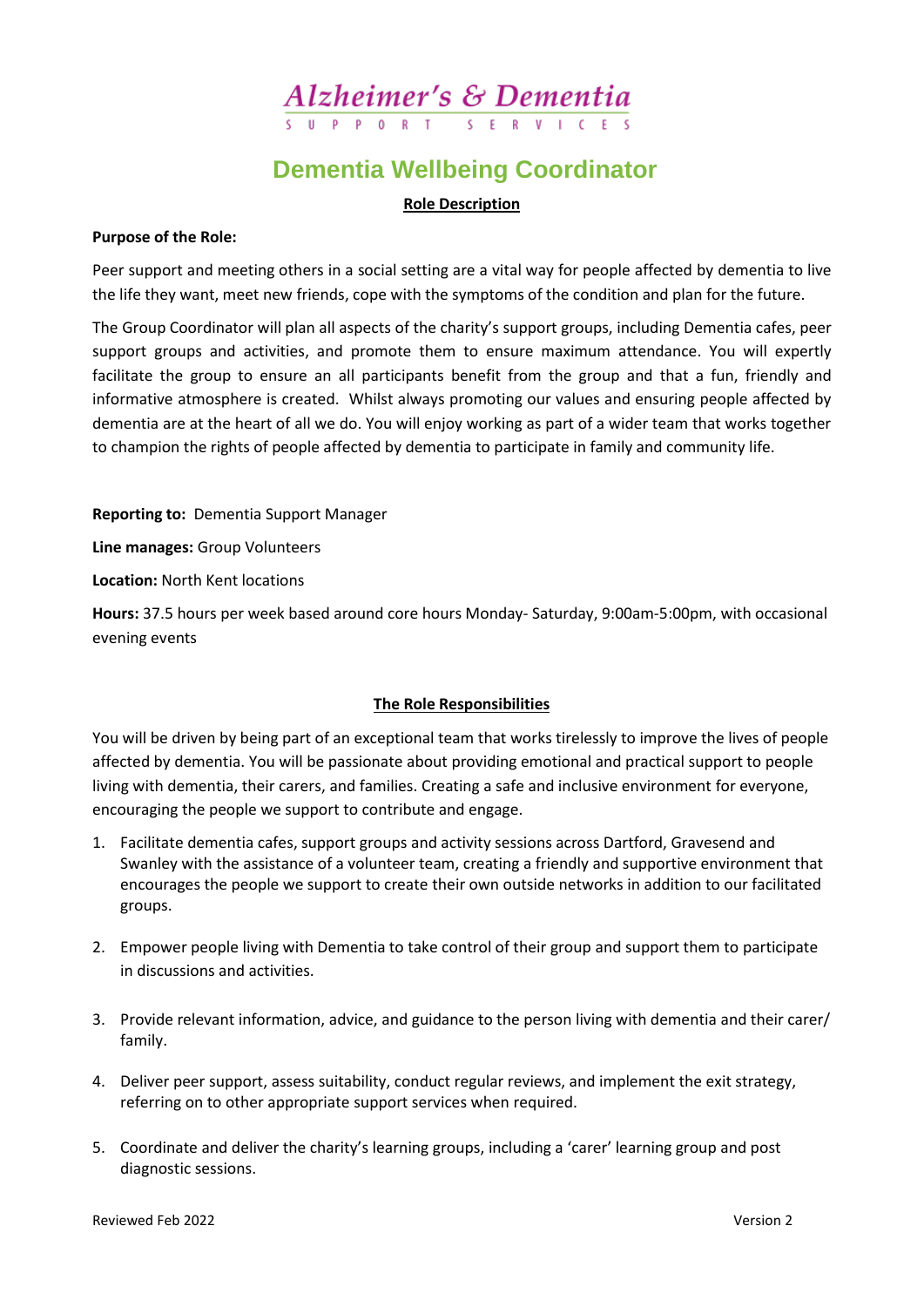# $**Alzheimer's** ***Se*** **De mentia**  $\frac{1}{s} \frac{1}{s} \frac{1}{s} \frac{1}{s} \frac{1}{s} \frac{1}{s} \frac{1}{s} \frac{1}{s} \frac{1}{s} \frac{1}{s} \frac{1}{s} \frac{1}{s} \frac{1}{s} \frac{1}{s} \frac{1}{s} \frac{1}{s} \frac{1}{s} \frac{1}{s} \frac{1}{s} \frac{1}{s} \frac{1}{s} \frac{1}{s} \frac{1}{s} \frac{1}{s} \frac{1}{s} \frac{$ </u>$

## **Dementia Wellbeing Coordinator**

- 6. Keep in regular contact with the people attending the groups using all methods of communication, Telephone, email, text.
- 7. To conduct home visits (when necessary) to assess the suitability of person wanting to attend, promote group support and the discuss the benefits it offers.
- 8. To work in partnership with key stakeholders and ensure effective delivery of all sessions inviting guest speakers of interest.
- 9. To book venues, conduct risk assessments and complete all administration tasks.
- 10. Update Salesforce CRM system to record all communication and groups events on a daily basis.
- 11. To have a person-centred approach, providing one to one support to group members when required and recognise when an onward referral to a Dementia Coordinator or external agency is required.
- 12. Maintain health and safety of the group ensuing that ADSS policies and procedures are adhered too, agreeing the ground rules and with the group members.
- 13. Use internal and external social media platforms to promote the groups and associated activities.
- 14. Proactively engage with training, regular supervision and team meetings as necessary for the delivery of this post's responsibilities.
- 15. Promote and protect confidentiality and dignity in all areas of the organisation.
- 16. Evaluate and collect feedback on all the services we provide.
- 17. Work with the Volunteer Coordinator to induct and engage the volunteers to assist with the groups and to provide the group volunteers with informal support and supervision.

This role description is not exhaustive and serves only to highlight the main requirements of the post holder. The Chief Executive Officer may stipulate other reasonable requirements.

#### **THIS POST IS SUBJECT TO A FULL DISCLOSURE AND BARRING SERVICE REPORT**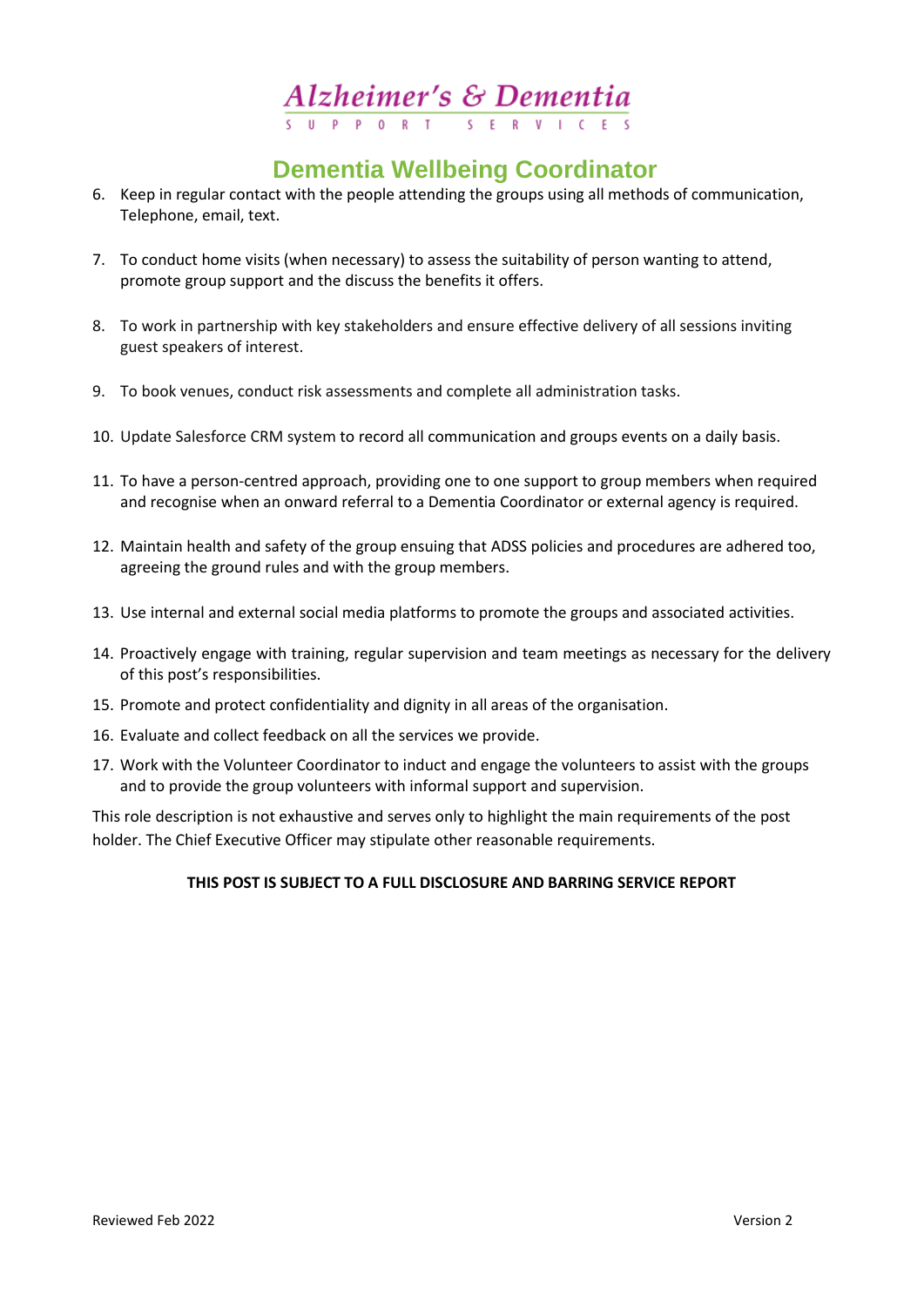# Alzheimer's & Dementia

### **Dementia Wellbeing Coordinator PERSON SPECIFICATION**

|                                                                                                       | Essential               | Desirable |  |
|-------------------------------------------------------------------------------------------------------|-------------------------|-----------|--|
| <b>EXPERIENCE</b>                                                                                     |                         |           |  |
| Experience of facilitating groups                                                                     |                         | ✓         |  |
| Experience of working in a busy environment keeping to deadlines                                      |                         | ✓         |  |
| Experience in accurate record keeping and maintaining a database                                      |                         | ✓         |  |
| Experience of building internal and external relationships and networks                               |                         |           |  |
| Experience of delivering presentations and workshops                                                  |                         | ✓         |  |
| $\blacktriangledown$<br>Experience of supporting people living with dementia and their carers/ family |                         |           |  |
| <b>SKILLS &amp; ABILITIES</b>                                                                         |                         |           |  |
| Ability to motivate and communicate effectively with a wide range of people                           | ✓                       |           |  |
| Able to communicate effectively the charity's vision, mission and values                              | $\checkmark$            |           |  |
| excellent organisational skills and the ability to forward plan                                       | $\blacktriangledown$    |           |  |
| Active listening kills                                                                                | ✓                       |           |  |
| Ability to produce clear, accurate and effective written documents                                    |                         | ✓         |  |
| Proven knowledge of Microsoft Office suite and other IT solutions                                     | $\checkmark$            |           |  |
| Ability to manage time effectively                                                                    | $\overline{\checkmark}$ |           |  |
| Non-Judgmental approach                                                                               | ✓                       |           |  |
| Confident to speak and engage with groups of people                                                   | $\checkmark$            |           |  |
| <b>KNOWLEDGE</b>                                                                                      |                         |           |  |
| An understanding of dementia, the needs of people living with dementia and their                      | $\checkmark$            |           |  |
| carers                                                                                                |                         |           |  |
| A thorough understanding of group dynamics and group process                                          | ✓                       |           |  |
| Awareness of relevant legislation including Health and Safety and Data Protection                     |                         | ✓         |  |
| The ability to maintain professional boundaries                                                       |                         |           |  |
| Awareness of other legislation including Safeguarding and Mental Capacity                             |                         | ✓         |  |
| PERSONAL QUALITIES                                                                                    |                         |           |  |
| Reliable, conscientious and empathetic                                                                | $\checkmark$            |           |  |
| Flexible and enthusiastic team worker                                                                 | $\overline{\checkmark}$ |           |  |
| Resilient and able to work under pressure                                                             | $\overline{\checkmark}$ |           |  |
| Committed to on-going personal professional development                                               | ✓                       |           |  |
| A non-judgemental response to the behaviours exhibited by people with dementia                        | $\checkmark$            |           |  |
| Committed to promoting equality, diversity and inclusion                                              | ✓                       |           |  |
| <b>QUALIFICATIONS</b>                                                                                 |                         |           |  |
| Full driving license and access to a vehicle                                                          | ✓                       |           |  |
| Evidence of continuing professional development                                                       |                         | ✓         |  |